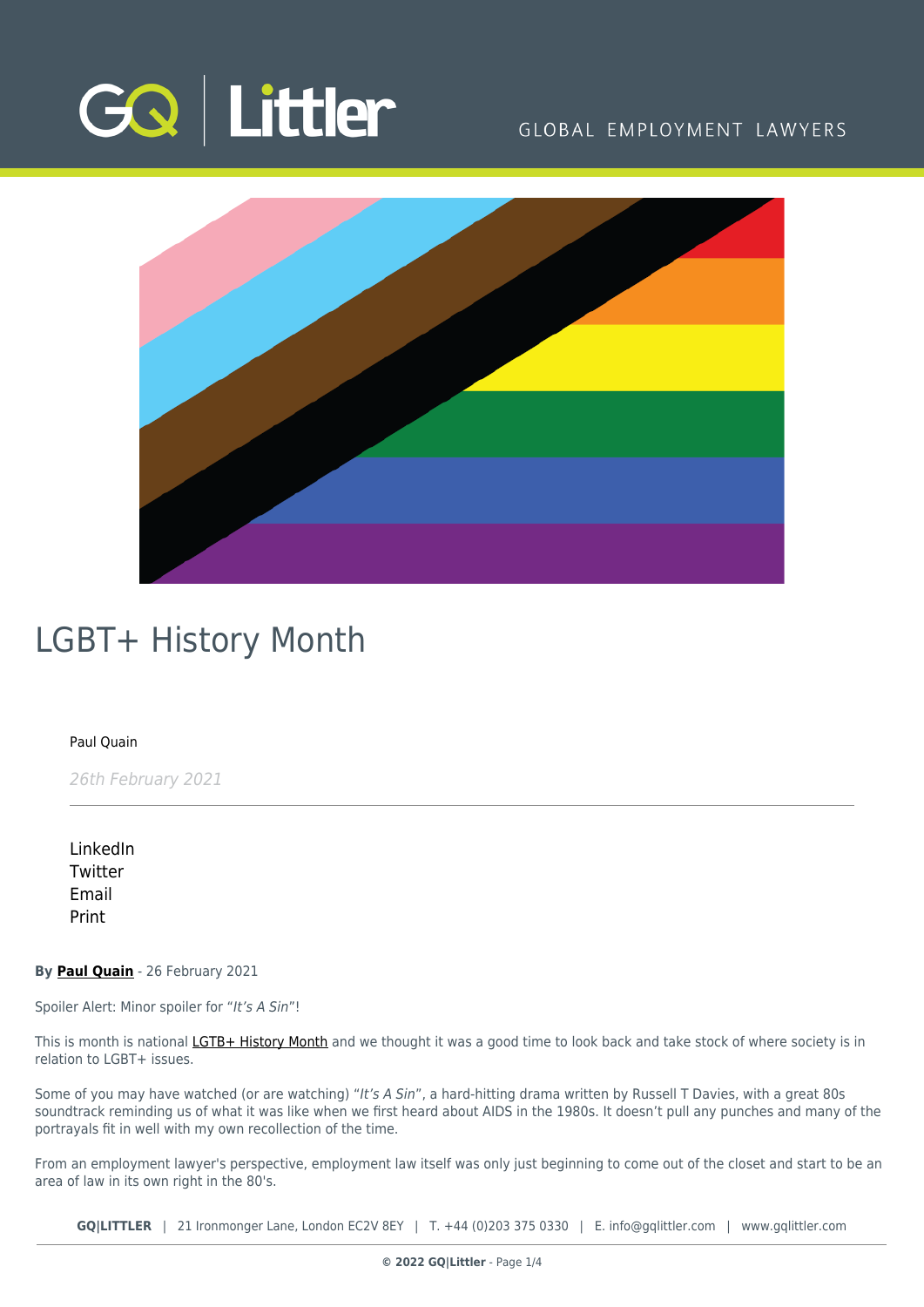# **GQ Littler**

In the 1980s most LGBT+ workers kept their status hidden. Partly because there were few role models around for the LGBT+ community, but also because there simply was no legal protection for sexual orientation.

You could be fired for being LGBT+, and people were (as seen in one episode of "It's a sin").

That all seems a very long time ago now and a world which is alien to many young people today. What many do not know is that before we were able to argue that people were protected from discrimination on the grounds of their sexual orientation or gender identity, lawyers did try (with some success) to say that discrimination on the grounds of sexual orientation was the same as discrimination on the grounds of sex. It was often an uphill struggle for lawyers making this argument, though.

Sex discrimination in very simple terms is about less favourable treatment because of a person's sex. The argument used by LGBT+ employees in these cases went along the lines "I am a man. I am being treated less favourably because my partner is a man. If I was a woman and my partner was a man I would not be treated like this. I am therefore treated less favourably than a woman" and 'Hey Presto', you have a case for sex discrimination.

I am reminded of three cases in particular from this earlier era (well, the mid 90s), which explored how the law of sex discrimination may in fact cover gender identity and sexual orientation cases. These were all landmark cases (even if they were not all resounding victories for LGBT+ rights) which affected the development of case law and legislation alike.

These were P v S and Cornwall County Council, Grant v South West Trains and Smith v Gardner Merchant.

### **P v S and Cornwall County Council (1996)**

P v S and Cornwall County Council was the first case of its kind to extend existing sex discrimination legislation to protect trans people against discrimination, despite gender identity not being a protected characteristic under the law at the time.

P was a trans woman who was dismissed from her post after telling her employers she was undergoing gender reassignment. The original tribunal in the UK thought she had been dismissed because of her gender reassignment but did not feel able to say this was sex discrimination, because a trans man would also have been dismissed. The European Court of Justice held that the EU's Equal Treatment Directive (which applied to EU members, of which the UK was one at the time) was an expression of a fundamental principle of equality and therefore did preclude dismissal for a reason related to gender reassignment. This was ground-breaking and progressive stuff!

### **Grant v South West Trains (1998)**

A few years later, another case made it to the European Court of Justice and was hoped to be another victory for LGBT+ rights. It was not to be, however.

Lisa Grant worked for South West Trains and was entitled to free travel as a benefit. Her contract said that this benefit was extended to "one common law opposite sex spouse of staff". This was subject to a declaration that a meaningful relationship had existed for at least two years. Ms Grant's partner was a woman and they had been together for over two years. South West Trains refused to grant Ms Grant's partner the travel benefit on the ground that for unmarried persons travel concessions could be granted only for a partner of the opposite sex.

The Court found that the concession would have been refused to a male employee cohabitating with a male partner. The rule could not therefore be taken as discrimination based directly on sex because it applied in the same way to female and male workers. The creative arguments in P v S were rejected.

The Court then considered whether European law requires that stable relationships between two persons of the same sex be treated by employers as equivalent to marriages or to stable relationships outside marriage between persons of opposite sex. The Court answered this question in the negative. The matter was not subject to any European law and national laws of Member States were divergent on this issue.

Lastly the Court considered whether discrimination based on sexual orientation could be treated as discrimination based on sex (which is prohibited under EU law). The Court ruled that discrimination based on sexual orientation was not a form of sex discrimination, so was not prohibited by EU law.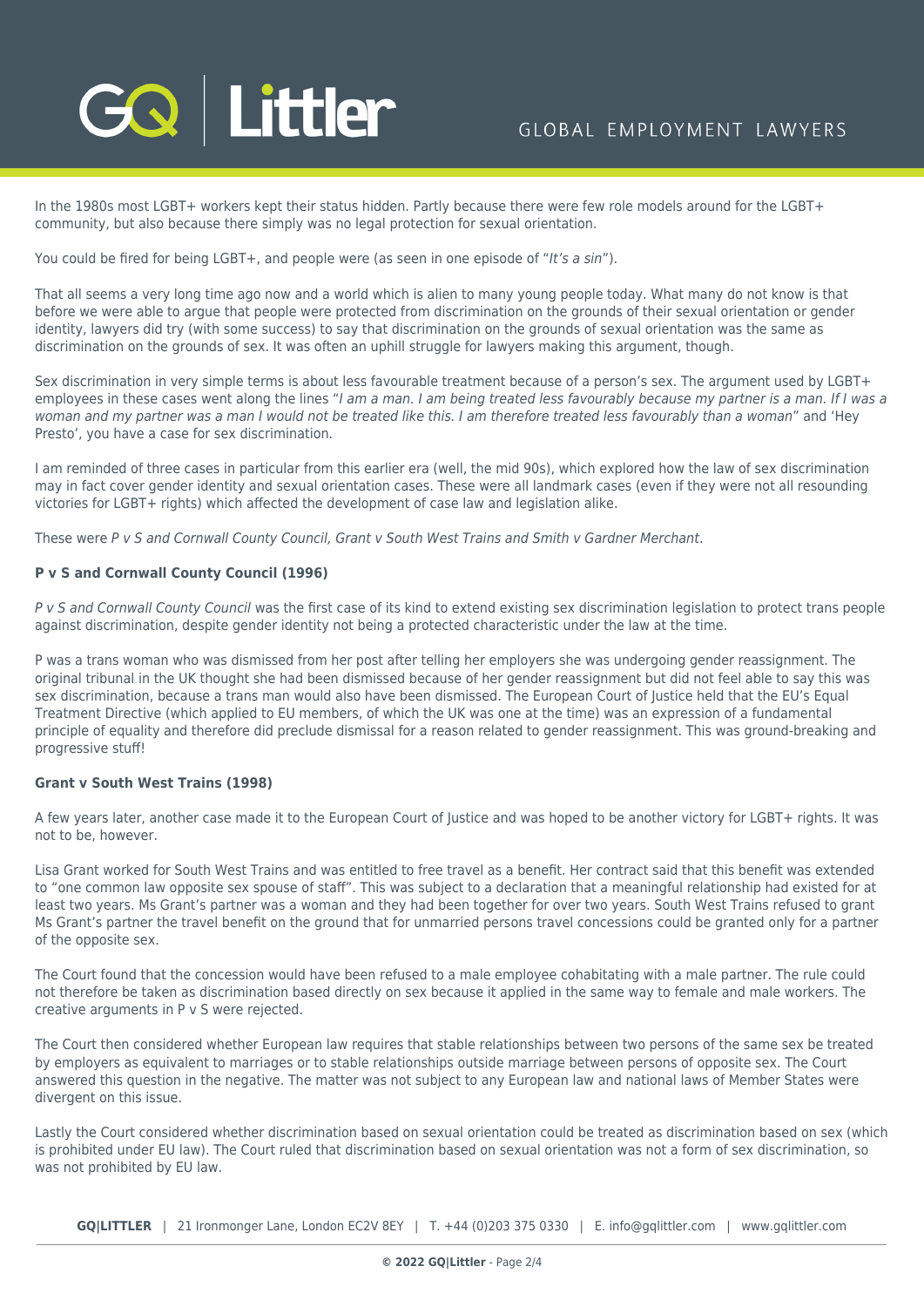

The decisions was somewhat surprising as the Advocate General (a court official who gives a preliminary opinion on a case and whose opinion is generally followed by the full Court) considered that sex discrimination law could be used to support prohibiting discrimination on sexual orientation.

Nevertheless, the case did have a happy ending out of court: South West Trains (despite winning) backed down and provide the benefits to Ms Grant's partner. EU countries shortly afterwards enacted a Directive which prohibited sexual orientation discrimination in its own right.

### **Smith v Gardner Merchant (1998)**

The Claimant in Smith v Gardner Merchant was a gay man who worked as a barman for the Coliseum in London (then the Globe Theatre). He alleged that a female colleague harassed him saying that he had diseases and should be put on an island. There was an allegation that she also hit him. He complained about this treatment, whereupon she said that he was being aggressive towards her. Some of his colleagues said he flaunted his sexuality and that he was unpopular and he was dismissed. No findings of fact were ever made about what actually happened as the case went all the way to the Court of Appeal to determine the legal issue of whether Mr Smith was protected against discrimination on the basis of his sexuality.

The case turned on whether sexual orientation discrimination was actually a form of sex discrimination. Whilst the three (male) judges were initially sceptical they were largely won around by the advocacy for the Claimant (Laura Cox QC who became Mrs Justice Cox, who led a Parliamentary enquiry into bullying and harassment of House of Commons staff in 2018).

The case quoted from the following passage by legal academic, Robert Wintemute\* puts the point as follows:

"If a man wanting to be a nurse challenged a rule that only women could be nurses and only men could be doctors, his comparator would not be a woman wanting to be a doctor. He would reply: "I don't want to be a doctor. I want to be a nurse. You have changed both my sex and my choice of job. Change only my sex and compare with a woman wanting to be a nurse." Similarly, a man with a male partner compared with a woman with a female partner would reply: "My partner is male not female. You have changed both my sex and the sex of my partner. Change only my sex and compare me with a woman with a male partner." If the sex of the man is changed, but the sex of his male partner is held constant, the man's comparator is a woman with a male partner and the direct sex discrimination is clear. If the sexes of both the man and his partner are changed, the man's comparator becomes a woman with a female partner and the direct sex discrimination disappears with a wave of the magician's wand."

This line of argument has been used in some of the cases taking place in the USA with some effectiveness.

While the Court of Appeal allowed the appeal, they did not fully accept the argument (hampered as it was by the European Court of Justice's unhelpful decision a few months earlier in Grant v South West Trains), but instead found that a lesbian would quite possibly have not been treated in the same way, so the case was sent back to the employment tribunal.

In a strange twist of fate, no-one turned up to the final hearing, so the case was dismissed! Nevertheless, the airing of the arguments in the UK's 2nd highest court was an important step in the visibility of LGBT+ rights in UK courts.

These three cases demonstrate the herculean efforts that were needed to get the square pegs of LGBT+ rights into the round hole of discrimination on the grounds of sex. Ultimately, they led to specific legalisation which prohibited discrimination on the basis of sexual orientation, as well as legislation for trans rights.

While this fight for LGBT+ rights ultimately led to legislation in the UK, the arguments used in these 3 cases have gone on to find new life in other jurisdictions. In 2020, the US Supreme Court gave a major victory for LGBT+ rights in the Bostock case, finding that the federal prohibition on sex discrimination concept was broad enough to prohibit discrimination because of sexual orientation or gender identity.

The battles to get protection for trans people, to get protection from discrimination on the grounds of sexual orientation, as well as achieving equal marriage, were long and far from straightforward. It seems strange now, but it was not unusual even in the mid-90s within the LGBT+ community for the view to be expressed that society was not ready for "gay marriage" and probably would not be so for a further 50 years. In the end, when change came it happened relatively quickly!

Whilst these legal battles were going on, something happened to how LGBT+ issues were viewed by the public. There appeared to be a sea change. Representations of gay characters on TV became more mainstream. Ireland and Australia eventually voted in